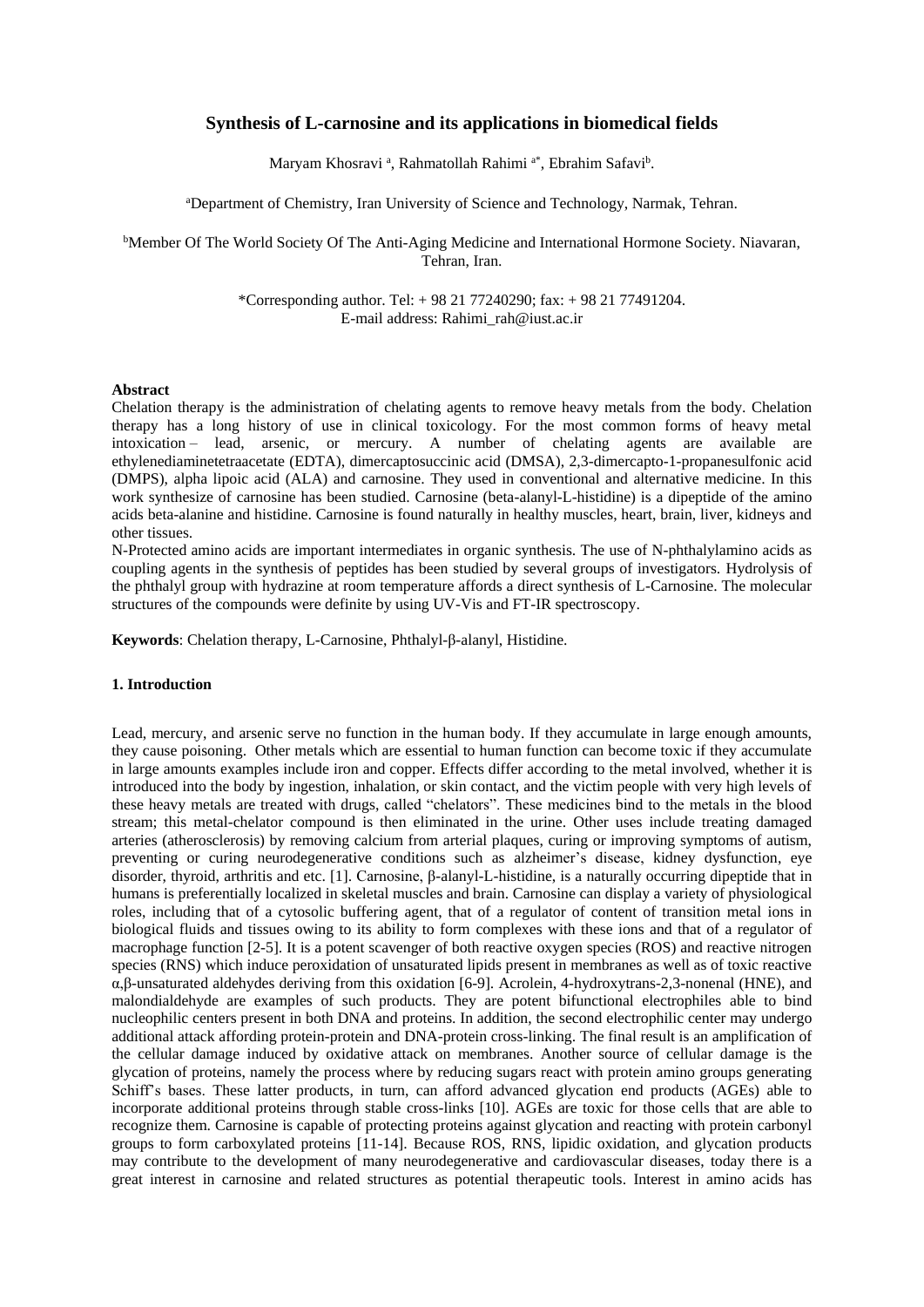increased enormously during recent years mainly because of the many new uses which have been found for these compounds in the nutritional and medicinal fields [15]. The phthalyl method for the preparation of carnosine was investigated since N-phthalyl-β-alanine could be prepared in good yields from phthalimide [16].

## **2. Experimental**

**Chemicals.** β-alanine, L-histidine hydrochloride monohydrate**,** phthalic anhydride, glacial acetic acid, benzene, sodium azide, Petroleum ether, dioxane, ethanol, triethylamine, phenylhydrazine, methyl ethyl ketone were obtained from Merck Chemical Co.

The infrared spectra in the range 400–4000 cm<sup>-1</sup> were recorded on a Shimadzu FTIR-8400S spectrophotometer. UV spectrophotometer (Shimadzu UV-1700) was used.

The phthalyl group has been utilized in a variety of cases as a masking group in the preparation of amino acids [17.] the stepwise preparation of carnosine included:

In the first stage β-Alanine (3.2381 g), and phthalic anhydride (3.854 g) were heated under reflux in glacial acetic acid (32.5 ml) for 3 h (bath temperature =118 °C). The acetic acid was evaporated under vacuum. Water (7 ml) was added to the residue and the mixture was refluxed for 1 hour. After cooling, the resulting mixture was extracted with ether-water (1 : 4). The precipitated solid was filtered and dried under vacuum to give white crystals of the phtalyl β-alanine. Then [substitute](javascript:void(0)) the phtalyl β-alanine with oxalyl chloride (1.75 ml) and chenged it to phthalyl-β-alanyl chloride [18]. the product chenged to phthalyl-β-alanyl azide. In this step phthalyl-β-alanyl Azide was obtaind, dissolved in 25 ml. of dioxane, and the resulting solution poured into the aqueous histidine solution. The mixture was allowed to stand in the refrigerator overnight. The reaction mixture was neutralized with (4.7 ml) of sulfuric acid. The resulting mixture was filtered and concentrated to dryness at 50º under reduced pressure. The residue was extracted with boiling methanol, and the combined filtrates were placed in the refrigerator. A white crystalline solid was obtained that name is phthalyl carnosine. The procedure used for the removal of the phthalyl group is, to (1.78 g) of phthalylcarnosine there was added 25 ml ethyl alcohol, (0.5 g) of triethylamine and (1.55 g) of phenylhydrazine. The mixture was refluxed for three hours. At the completion of the heating period, the clear yellow solution was cooled, and acidified with (1 g) of glacial acetic acid, and the mixture poured into (80 ml) of methyl ethyl ketone. An amorphous precipitate was obtained which was dissolved in (5 ml) of water and reprecipitated by the addition of (75 ml) ethyl alcohol, after recrystallization from aqueous ethyl alcohol, carnosine was obtained  $(80\%)$  (Fig. 1) [16].



Fig. 1. structure of carnosine

#### **3. Results and Discussion**

## **3.1. Infrared Spectroscopy**

The infrared vibrational spectra provided an abundance of structural information of carnosine (Fig. 2) and a summary of the infrared vibrational assignments is given in Table1 [19].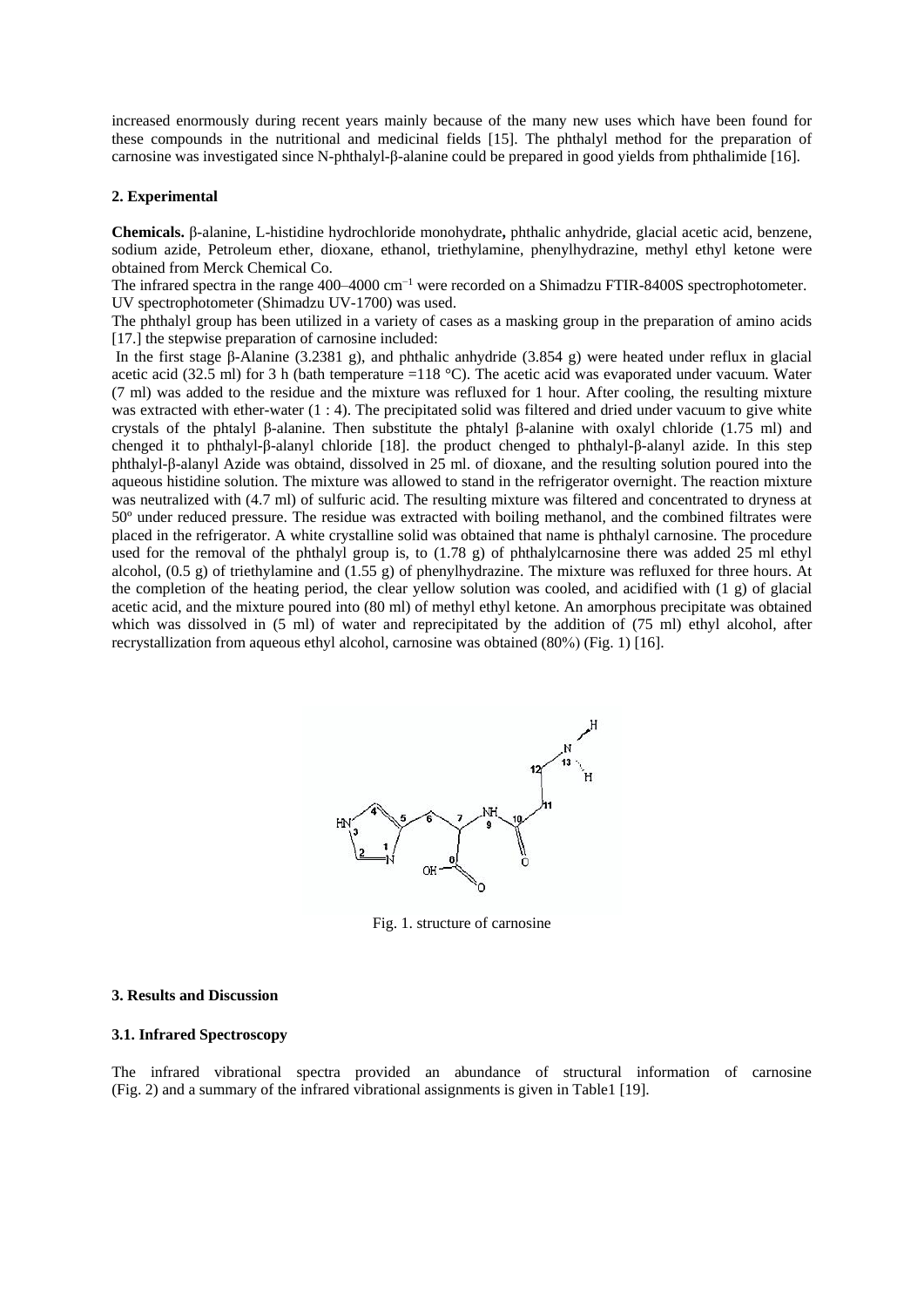

Fig. 2. FT-IR Spectrum of L-carnosine

| Assignments                 | Carnosine $v$ (cm <sup>-1</sup> ) |
|-----------------------------|-----------------------------------|
| $v_a(NH_2)$                 | 3129-3444                         |
| Amide                       | 1635                              |
| Imidazole $v(C_4=C_5)$      | 1563                              |
| <b>Imidazole Stretching</b> | 1463                              |
| $\delta$ ( N-H)             | 1432                              |
| $v_s(COO^-)$                | 1415                              |
| $v(C-N)$                    | 1342                              |
| Imidazole v(NCN)            | 1251                              |
| Imidazole $\delta$ (N-H)    | 1145                              |

**Table 1.** Summary of the infrared vibrational assignments

v= stretching; v<sub>a</sub>= asymmetric stretching; v<sub>s</sub>= symmetric stretching;  $\delta$ = in-plane bending

## **3. 2. Electronic Spectroscopy**

The UV-Vis absorbance spectra of carnosine, with absorbance bands observed at 266 nm and 213 nm which can be assigned to n- $\pi^*$  and  $\pi$ - $\pi^*$  of synthesized carnosine [19].



Fig. 3. UV-Vis Spectrum of L-carnosine

## **4. Conclusions**

In the present work, carnosine was synthesized that has a lot of beneficial properties and its applications in biomedical fields are continuously growing (with yield of 80%). Carnosine may have a more fundamental role in cellular maintenance, since it is well established that the efficiency of maintenance in mammalian species is correlated with lifespan.